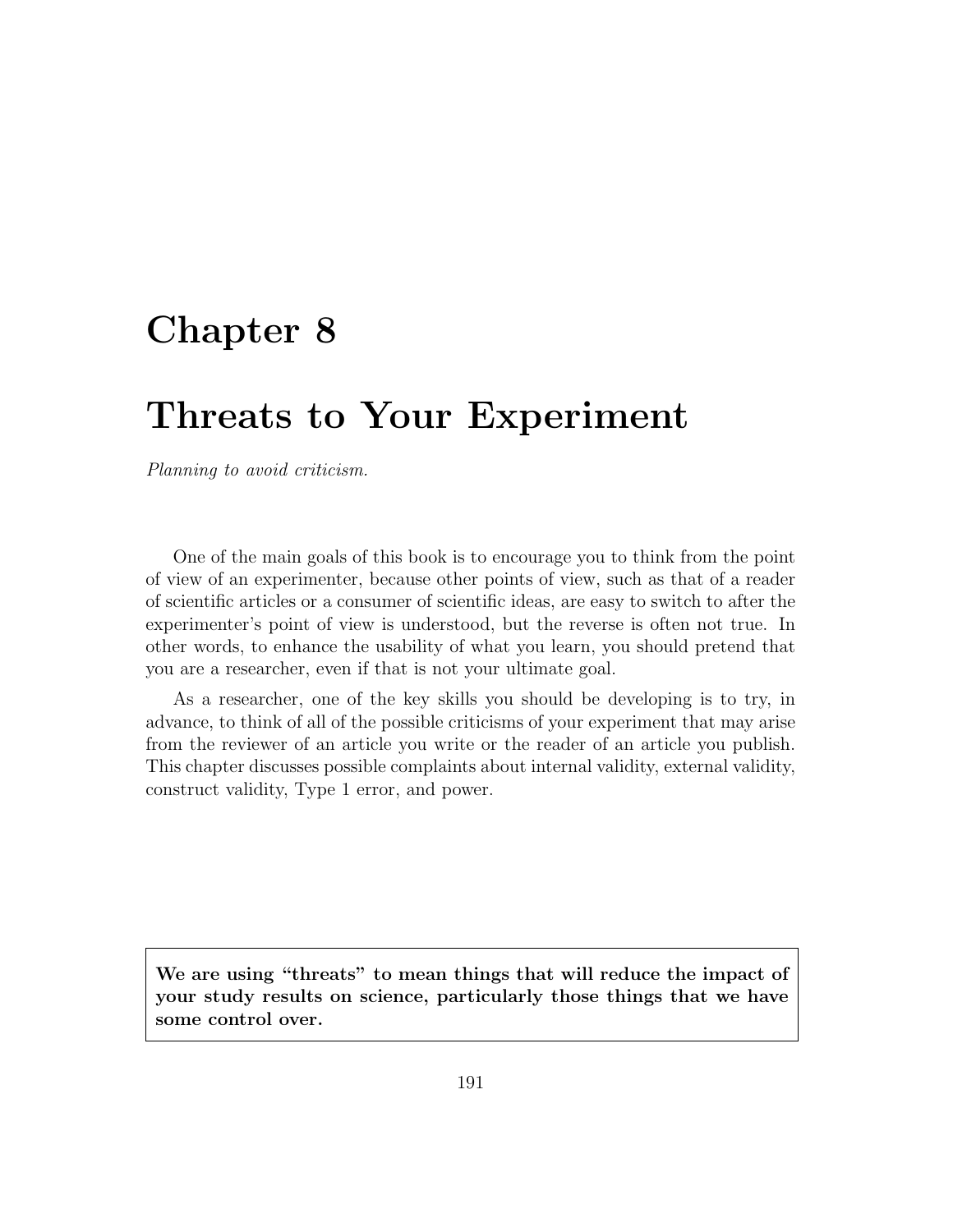# **Threats to Avoid** Poor **External Validity** Poor Construct **Validity Poor Internal Validity** Confounding Methods Don't **Ensure Correct Type1 Error Poor Power** Experiment

## 8.1 Internal validity

In a well-constructed experiment in its simplest form we manipulate variable X and observe the effects on variable Y. For example, outcome Y could be number of people who purchase a particular item in a store over a certain week, and X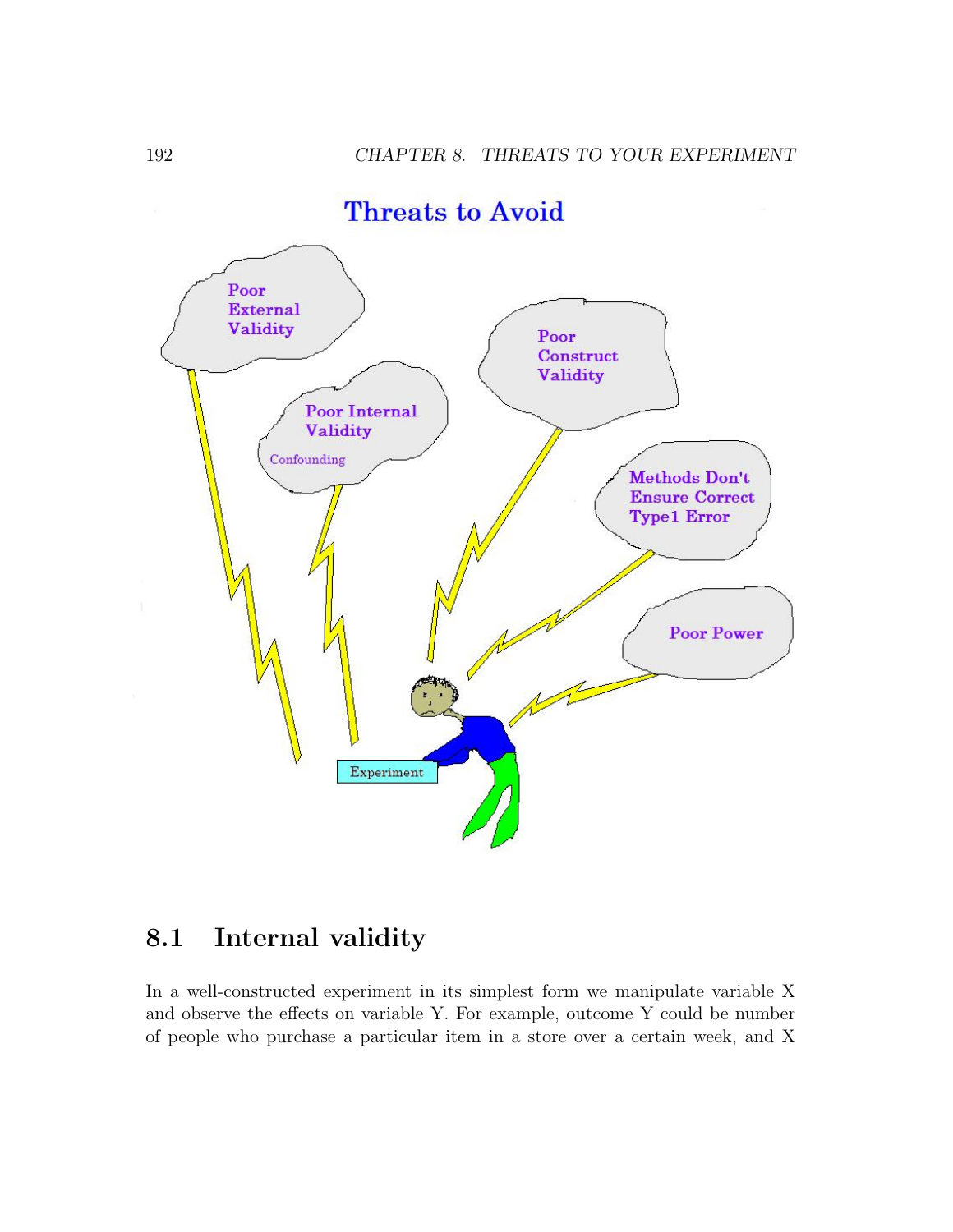could be some characteristics of the display for that item, such as use of pictures of people of different "status" for an in-store advertisement (e.g., a celebrity vs. an unknown model). **Internal validity** is the degree to which we can appropriately conclude that the changes in X caused the changes in Y.

The study of causality goes back thousands of years, but there has been a resurgence of interest recently. For our purposes we can define causality as the state of nature in which an active change in one variable directly changes the probability distribution of another variable. It does not mean that a particular "treatment" is always followed by a particular outcome, but rather that some probability is changed, e.g. a higher outcome is more likely with a particular treatment compared to without. A few ideas about causality are worth thinking about now. First, **association**, which is equivalent to non-zero correlation (see section 3.6.1) in statistical terms, means that we observe that when one variable changes, another one tends to change. We cannot have causation without association, but just finding an association is not enought to justify a claim of causation.

#### Association does not necessarily imply causation.

If variables X and Y (e.g., the number of televisions  $(X)$  in various countries and the infant mortality rate (Y) of those countries) are found to be associated, then there are three basic possibilities. First X could be causing Y (televisions lead to more health awareness, which leads to better prenatal care) or Y could be causing X (high infant mortality leads to attraction of funds from richer countries, which leads to more televisions) or unknown factor Z could be causing both X and Y (higher wealth in a country leads to more televisions and more prenatal care clinics). It is worth memorizing these three cases, because they should always be considered when association is found in an observational study as opposed to a randomized experiment. (It is also possible that X and Y are related in more complicated ways including in large networks of variables with feedback loops.)

Causation ("X causes Y") can be logically claimed if X and Y are associated, and X precedes Y, and no plausible alternative explanations can be found, particularly those of the form "X just happens to vary along with some real cause of changes in Y" (called confounding).

Returning to the advertisement example, one stupid thing to do is to place all of the high status pictures in only the wealthiest neighborhoods or the largest stores,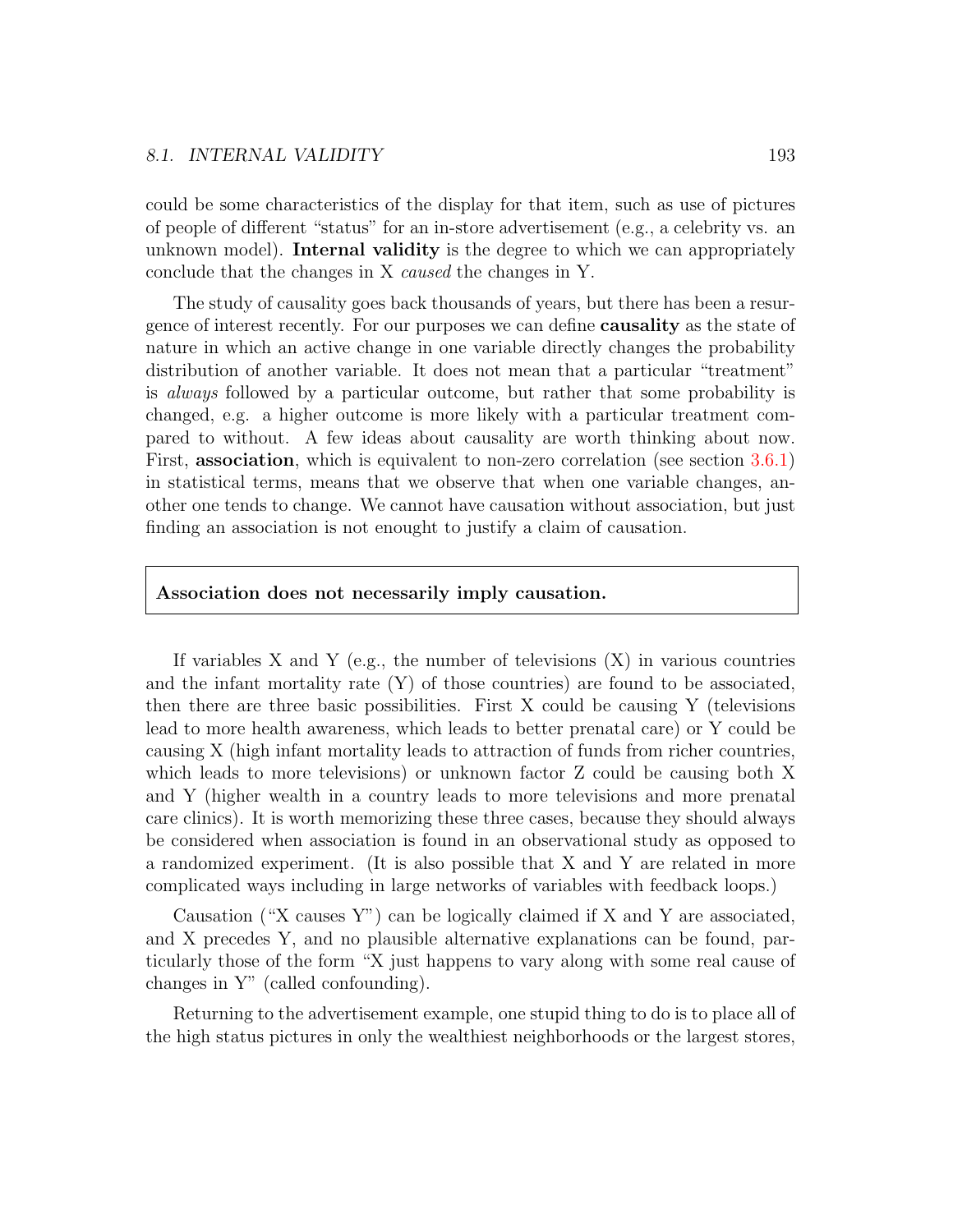while the low status pictures are only shown in impoverished neighborhoods or those with smaller stores. In that case a higher average number of items purchased for the stores with high status ads may be either due to the effect of socio-economic status or store size or perceived status of the ad. When more than one thing is different on average between the groups to be compared, the problem is called confounding and confounding is a fatal threat to internal validity.

Notice that the definition of confounding mentions "different on average". This is because it is practically impossible to have no differences between the subjects in different groups (beyond the differences in treatment). So our realistic goal is to have no difference on average. For example if we are studying both males and females, we would like the gender ratio to be the same in each treatment group. For the store example, we want the average pre-treatment total sales to be the same in each treatment group. And we want the distance from competitors to be the same, and the socio-economic status (SES) of the neighborhood, and the racial makeup, and the age distribution of the neighborhood, etc., etc. Even worse, we want all of the unmeasured variables, both those that we thought of and those we didn't think of, to be similar in each treatment group.

The sine qua non of internal validity is random assignment of treatment to experimental units (different stores in our ad example). Random treatment assignment (also called randomization) is usually the best way to assure that all of the potential confounding variables are equal on average (also called balanced) among the treatment groups. Non-random assignment will usually lead to either consciously or unconsciously unbalanced groups. If one or a few variables, such as gender or SES, are known to be critical factors affecting outcome, a good alternative is block randomization, in which randomization among treatments is performed separately for each level of the critical (non-manipulated) explanatory factor. This helps to assure that the level of this explanatory factor is balanced (not confounded) across the levels of the treatment variable.

In current practice randomization is normally done using computerized random number generators. Ideally all subjects are identified before the experiment begins and assigned numbers from 1 to N (the total number of subjects), and then a computer's random number generator is used to assign treatments to the subjects via these numbers. For block randomization this can be done separately for each block. If all subjects cannot be identified before the experiment begins, some way must be devised to assure that each subject has an equal chance of getting each treatment (if equal assignment is desired). One way to do this is as follows. If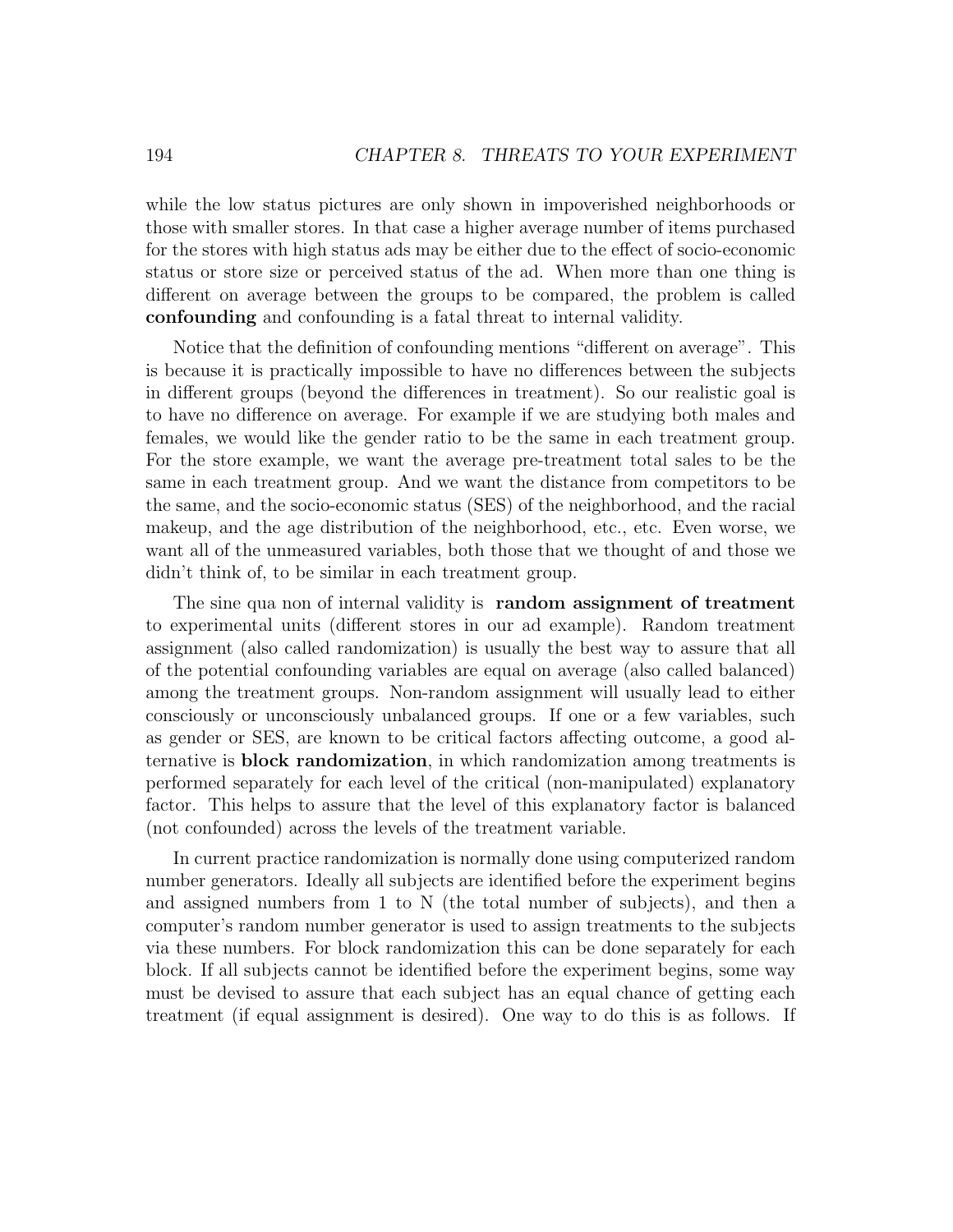there are k levels of treatment, then collect the subjects until k (or 2k or 3k, etc) are available, then use the computer to randomly assign treatments among the available subjects. It is also acceptable to have the computer individually generate a random number from 1 to k for each subject, but it must be assured that the subject and/or researcher cannot re-run the process if they don't like the assignment.

Confounding can occur because we purposefully, but stupidly, design our experiment such that two or more things differ at once, or because we assign treatments non-randomly, or because the randomization "failed". As an example of designed confounding, consider the treatments "drug plus psychotherapy" vs. "placebo" for treating depression. If a difference is found, then we will not know whether the success of the treatment is due to the drug, the psychotherapy or the combination. If no difference is found, then that may be due to the effect of drug canceling out the effect of the psychotherapy. If the drug and the psychotherapy are known to individually help patients with depression and we really do want to study the combination, it would probably better to have a study with the three treatment arms of drug, psychotherapy, and combination (with or without the placebo), so that we could assess the specific important questions of whether drug adds a benefit to psychotherapy and vice versa. As another example, consider a test of the effects of a mixed herbal supplement on memory. Again, a success tells us that something in the mix helps memory, but a follow-up trial is needed to see if all of the components are necessary. And again we have the possibility that one component would cancel another out causing a "no effect" outcome when one component really is helpful. But we must also consider that the mix itself is effective while the individual components are not, so this might be a good experiment.

In terms of non-random assignment of treatment, this should only be done when necessary, and it should be recognized that it strongly, often fatally, harms the internal validity of the experiment. If you assign treatment in some pseudorandom way, e.g. alternating treatment levels, you or the subjects may purposely or inadvertently introduce confounding factors into your experiment.

Finally, it must be stated that although randomization cannot perfectly balance all possible explanatory factors, it is the best way to attempt this, particularly for unmeasured or unimagined factors that might affect the outcome. Although there is always a small chance that important factors are out of balance after random treatment assignment (i.e., failed randomization), the degree of imbalance is generally small, and gets smaller as the sample size gets larger.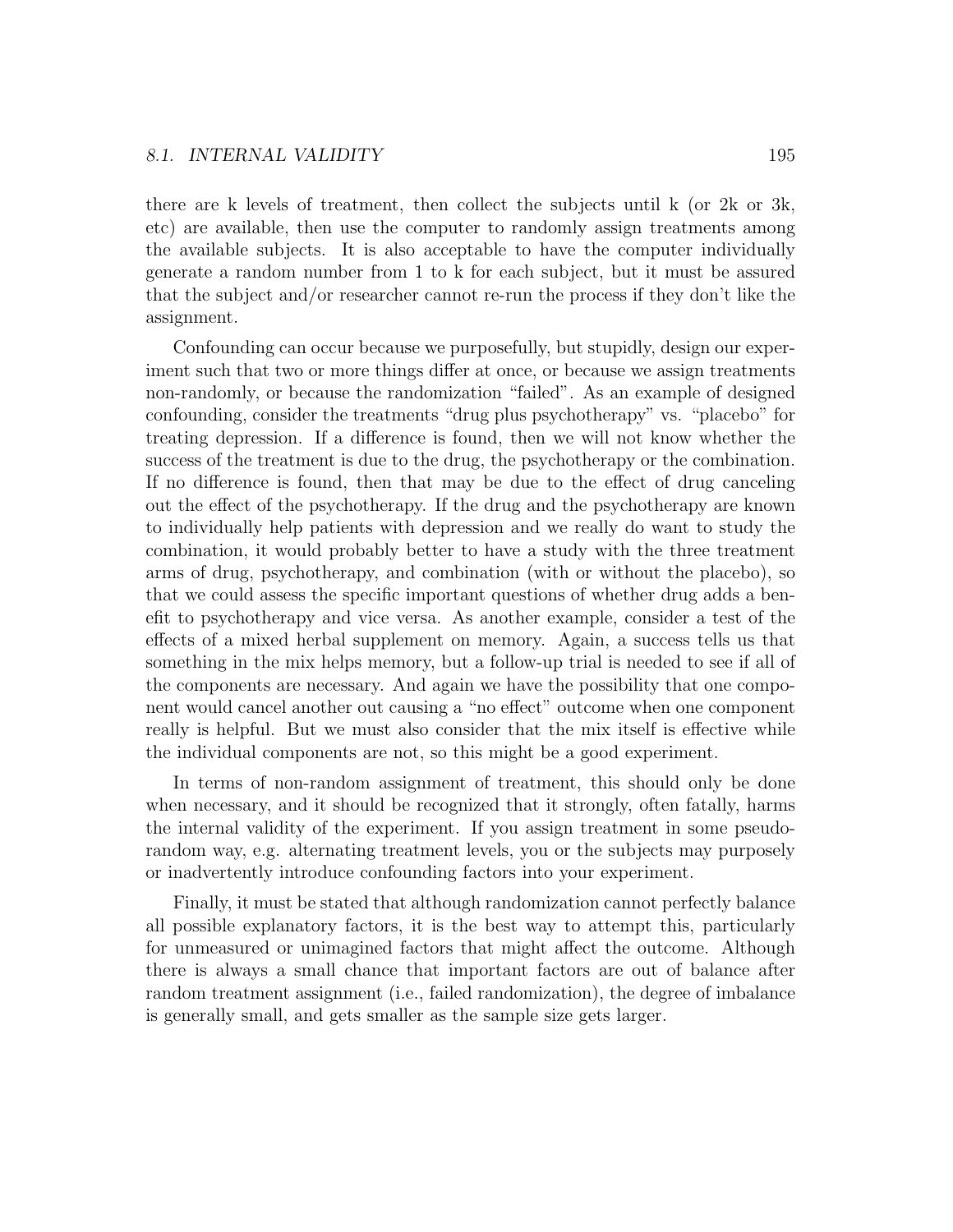In experiments, as opposed to observational studies, the assignment of levels of the explanatory variable to study units is under the control of the experimenter.

Experiments differ from observational studies in that in an experiment at least the main explanatory variables of interest are applied to the units of observation (most commonly subjects) under the control of the experimenter. Do not be fooled into thinking that just because a lot of careful work has gone into a study, it must therefore be an experiment. In contrast to experiments, in observational studies the subjects choose which treatment they receive. For example, if we perform magnetic resonance imaging (MRI) to study the effects of string instrument playing on the size of Broca's area of the brain, this is an observational study because the natural proclivities of the subjects determine which "treatment" level (control or string player) each subject has. The experimenter did not control this variable. The main advantage of an experiment is that the experimenter can randomly assign treatment, thus removing nearly all of the confounding. In the absence of confounding, a statistically significant change in the outcome provides good evidence for a causal effect of the explanatory variable(s) on the outcome. Many people consider internal validity to be not applicable to observational studies, but I think that in light of the availability of techniques to adjust for some confounding factors in observational studies, it is reasonable to discuss the internal validity of observational studies.

Internal validity is the ability to make causal conclusions. The huge advantage of randomized experiments over observational studies, is that causal conclusions are a natural outcome of the former, but difficult or impossible to justify in the latter.

Observational studies are always open to the possibility that the effects seen are due to confounding factors, and therefore have low internal validity. (As mentioned above, there are a variety of statistical techniques, beyond the scope of this book, which provide methods that attempt to "correct for" some of the confounding in observational studies.) As another example consider the effects of vitamin C on the common cold. A study that compares people who choose to take vitamin C versus those who choose not to will have many confounders and low internal validity. A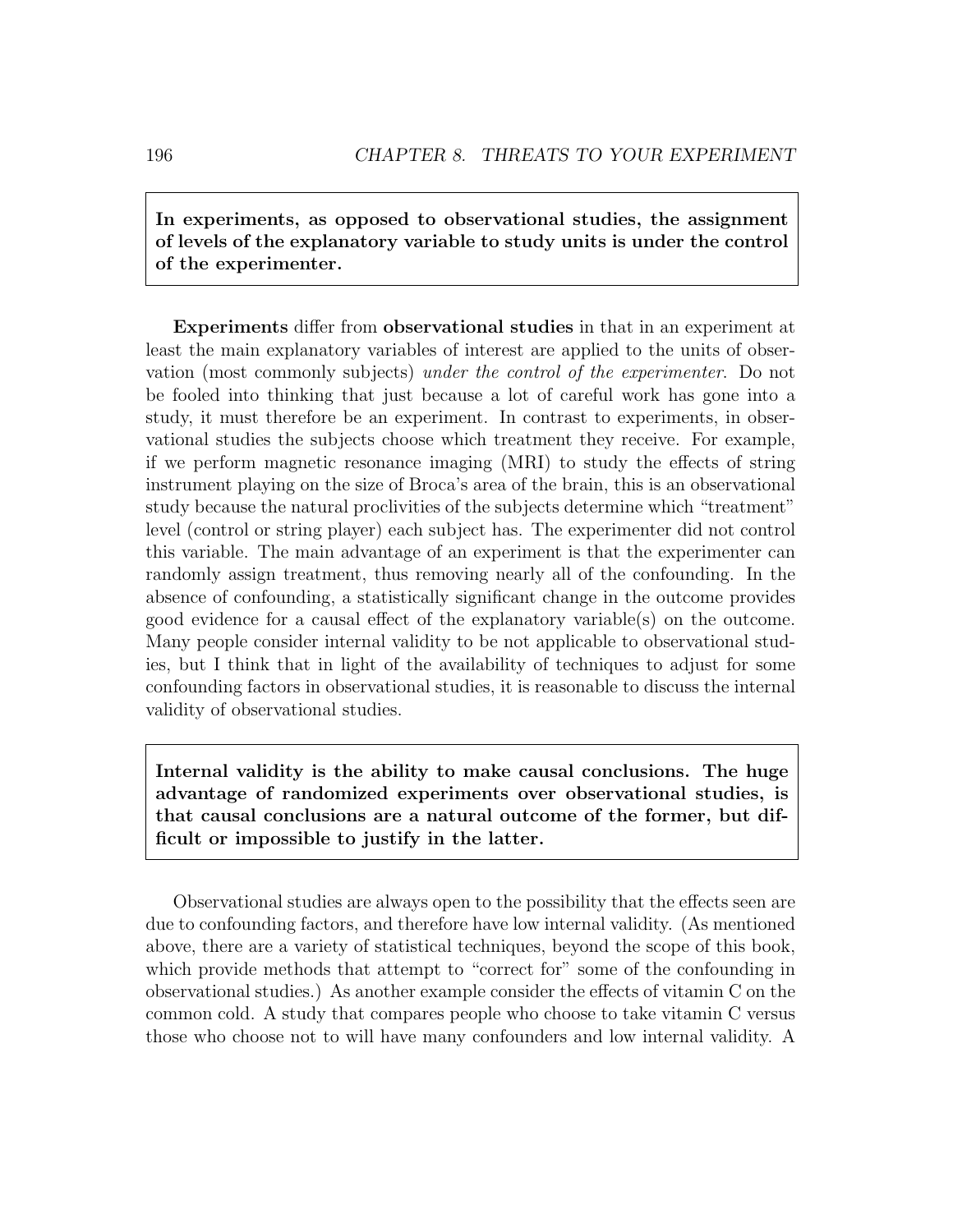#### 8.1. INTERNAL VALIDITY 197

study that randomly assigns vitamin C versus a placebo will have good internal validity, and in the presence of a statistically significant difference in the frequency of colds, a causal effect can be claimed.

Note that confounding is a very specific term relating to the presence of a difference in the average level of any explanatory variable across the treatment groups. It should not be used according to its general English meaning of "something confusing".

Blinding (also called masking) is another key factor in internal validity. Blinding indicates that the subjects are prevented from knowing which (level of) treatment they have received. If subjects know which treatment they are receiving and believe that it will affect the outcome, then we may be measuring the effect of the belief rather than the effect of the treatment. In psychology this is called the Hawthorne effect. In medicine it is called the placebo effect. As an example, in a test of the causal effects of acupuncture on pain relief, subjects may report reduced pain because they believe the acupuncture should be effective. Some researchers have made comparisons between acupuncture with needles placed in the "correct" locations versus similar but "incorrect" locations. When using subjects who are not experienced in acupuncture, this type of experiment has much better internal validity because patient belief is not confounding the effects of the acupuncture treatment. In general, you should attempt to prevent subjects from knowing which treatment they are receiving, if that is possible and ethical, so that you can avoid the placebo effect (prevent confounding of belief in effectiveness of treatment with the treatment itself), and ultimately prevent valid criticisms about the interval validity of your experiment. On the other hand, when blinding is not possible, you must always be open to the possibility that any effects you see are due to the subjects' beliefs about the treatments.

Double blinding refers to blinding the subjects and also assuring that the experimenter does not know which treatment the subject is receiving. For example, if the treatment is a pill, a placebo pill can be designed such that neither the subject nor the experimenter knows what treatment has been randomly assigned to each subject. This prevents confounding in the form of difference in treatment application (e.g., the experimenter could subconsciously be more encouraging to subjects in one of the treatment groups) or in assessment (e.g, if there is some subjectivity in assessment, the experimenter might subconsciously give better assessment scores to subjects in one of the treatment groups). Of course, double blinding is not always possible, and when it is not used you should be open to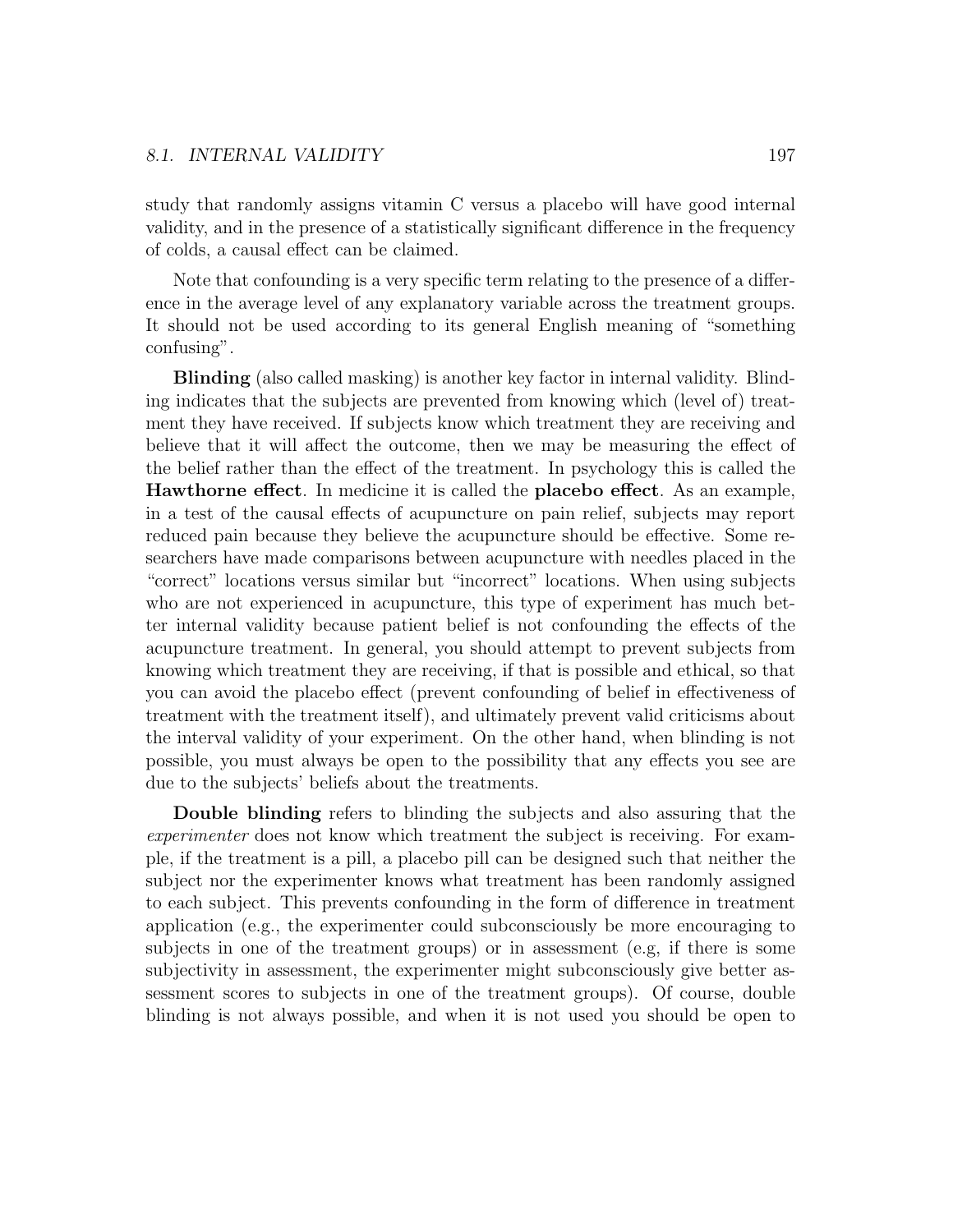the possibility that that any effects you see are due to differences in treatment application or assessment by the experimenter.

Triple blinding refers to not letting the person doing the statistical analysis know which treatment labels correspond to which actual treatments. Although rarely used, it is actually a good idea because there are several places in most analyses where there is subjective judgment involved, and a biased analyst may subconsciously make decisions that push the results toward a desired conclusion. The label "triple blinding" is also applied to blinding of the rater of the outcome in addition to the subjects and the experimenters (when the rater is a separate person).

Besides lack of randomization and lack of blinding, omission of a control group is a cause of poor internal validity. A control group is a treatment group that represents some appropriate baseline treatment. It is hard to describe exactly what "appropriate baseline treatment" means, and this often requires knowledge of the subject area and good judgment. As an example, consider an experiment designed to test the effects of "memory classes" on short-term memory performance. If we have two treatment groups and are comparing subjects receiving two vs. five classes, and we find a "statistically significant difference", then we only know that adding three classes causes a memory improvement, but not if two is better than none. In some contexts this might not be important, but in others our critics will claim that there are important unanswered causal questions that we foolishly did not attempt to answer. You should always think about using a good control group, although it is not strictly necessary to always use one.

In a nutshell: It is only in blinded, randomized experiments that we can assure that the treatment precedes the outcome, and that there is little chance of confounding which would allow alternative explanations. It is these two conditions, along with statistically significant association, which allow a claim of causality.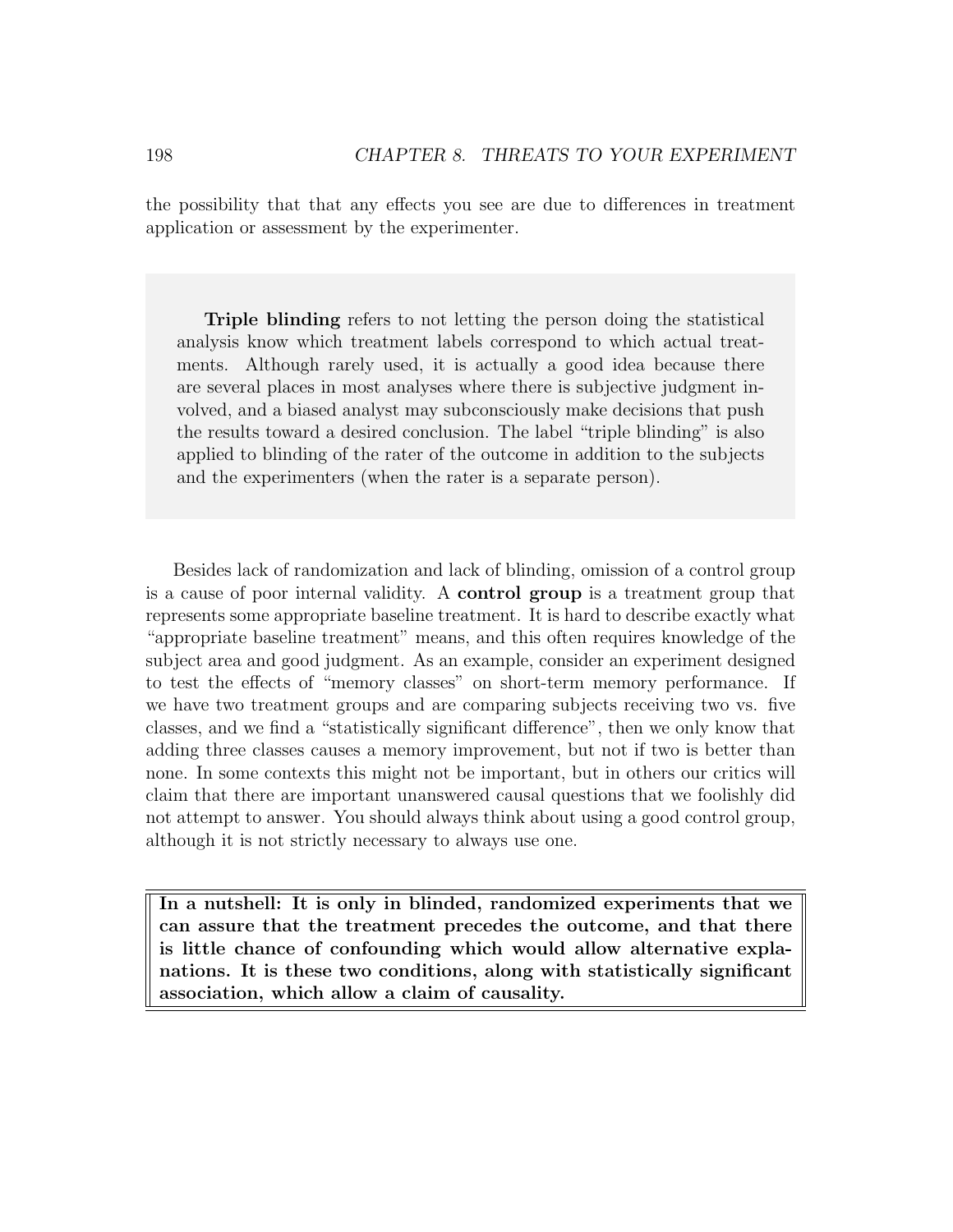#### 8.2 Construct validity

Once we have made careful operational definitions of our variables and classified their types, we still need to think about how useful they will be for testing our hypotheses. Construct validity is a characteristic of devised measurements that describes how well the measurement can stand in for the scientific concepts or "constructs" that are the real targets of scientific learning and inference.

Construct validity addresses criticisms like "you have shown that changing X causes a change in measurement Y, but I don't think you can justify the claims you make about the causal relationship between concept W and concept Z", or "Y is a biased and/or unreliable measure of concept Z".

The classic [paper](http://psychclassics.yorku.ca/Cronbach/construct.htm) on construct validity is Construct Validity in Psychological Tests by Lee J. Cronbach and Paul E. Meehl, first published in Psychological Bulletin, 52, 281-302 (1955). Construct validity in that article is discussed in the context of four types of validity. For the first two, it is assumed that there is a "gold standard" against which we can compare the measure of interest. The simple correlation (see section 3.6.1) of a measure with the gold standard for a construct is called either concurrent validity if the gold standard is measured at the same time as the new measure to be tested or predictive validity if the gold standard is measured at some future time. Content validity is a bit ambiguous but basically refers to picking a representative sample of items on a multi-item test. Here we are mainly concerned with construct validity, and Cronbach and Meehl state that it is pertinent whenever the attribute or quality of interest is not "operationally defined". That is, if we define happiness to be the score on our happiness test, then the test is a valid measure of happiness by definition. But if we are referring to a concept without a direct operational definition, we need to consider how well our test stands in for the concept of interest. This is the construct validity. Cronbach and Meehl discuss the theoretical basis of construct validity for psychology, and this should be applicable to other social sciences. They also emphasize that there is no single measure of construct validity, because it is a complex, often judgment-laden set of criteria.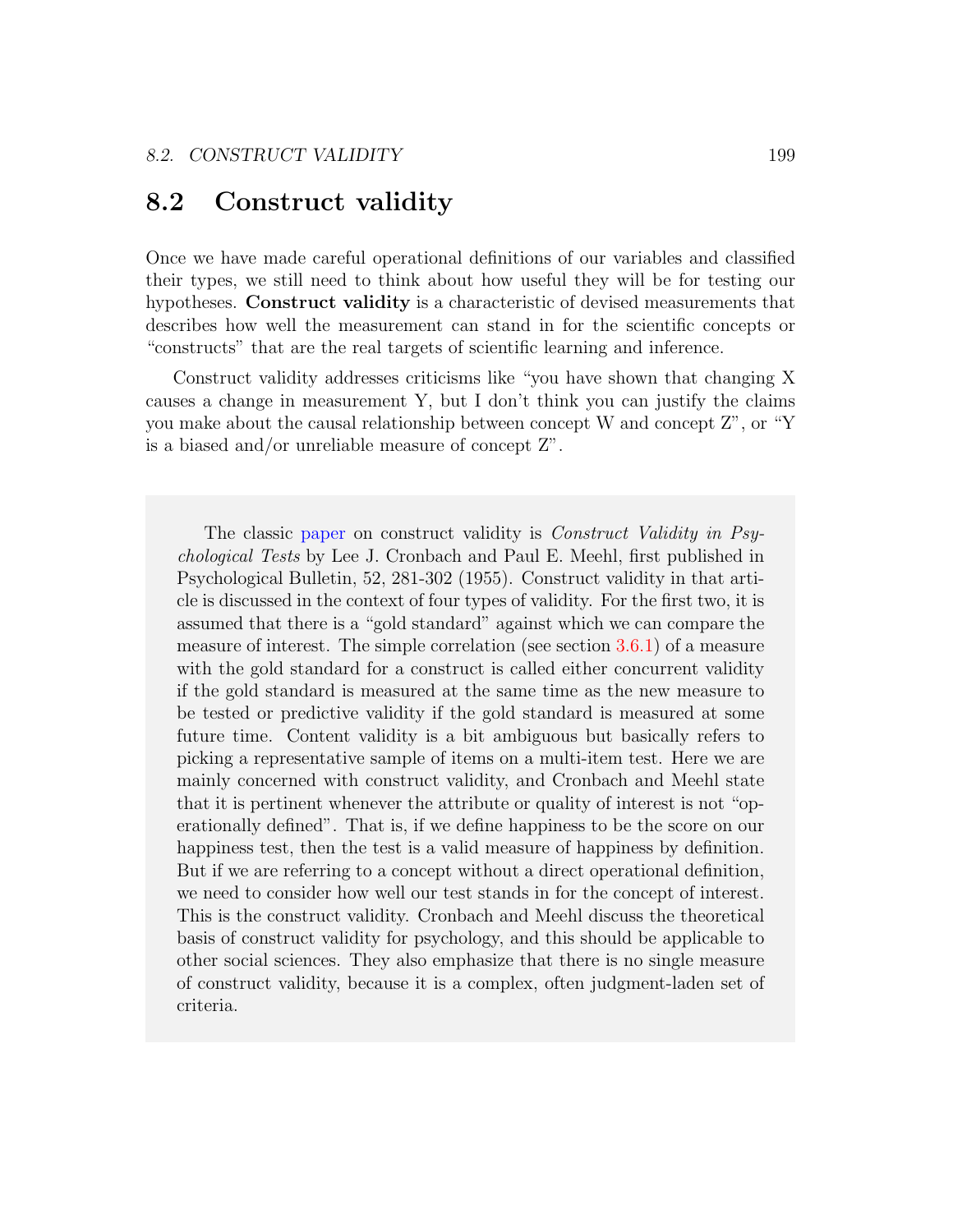Among other things, to assess contruct validity you should be sure that your measure correlates with other measures for which it should correlate if it is a good measure of the concept of interest. If there is a "gold standard", then your measure should have a high correlation with that test, at least in the kinds of situations where you will be using it. And it should not be correlated with measures of other unrelated concepts.

It is worth noting that good construct validity doesn't mean much if your measure is not also reliable. A good measure should not depend strongly on who is administering the test (called high inter-rater reliability), and repeat measurements should have a small statistical "variance" (called test-retest reliability).

Most of what you will be learning about construct validity must be left to reading and learning in your specific field, but a few examples are given here. In public health studies, a measure of obesity is often desired. What is needed for a valid definition? First it should be recognized that circular logic applies here: as long as a measure is in some form that we would recognize as relating to obesity (as opposed to, say, smoking), then if it is a good predictor of health outcomes we can conclude that it is a good measure of obesity by definition. The United States Center for Disease Control (CDC) has classifications for obesity based on the Body Mass Index (BMI), which is a formula involving only height and weight. The BMI is a simple substitute that has reasonably good concurrent validity for more technical definitions of body fat such as percent total body fat which can be better estimated by more expensive and time consuming methods such as a buoyancy method. But even total body fat percent may be insufficient because some health outcomes may be better predicted by information about amount of fat at specific locations. Beyond these problems, the CDC assigns labels (underweight, health weight, at risk of overweight, and overweight) to specific ranges of BMI values. But the cutoff values, while partially based on scientific methods are also partly arbitrary. Also these cutoff values and the names and number of categories have changed with time. And surely the "best" cutoff for predicting outcomes will vary depending on the outcome, e.g., heart attack, stroke, teasing at school, or poor self-esteem. So although there is some degree of validity to these categories (e.g., as shown by different levels of disease for people in different categories and correlation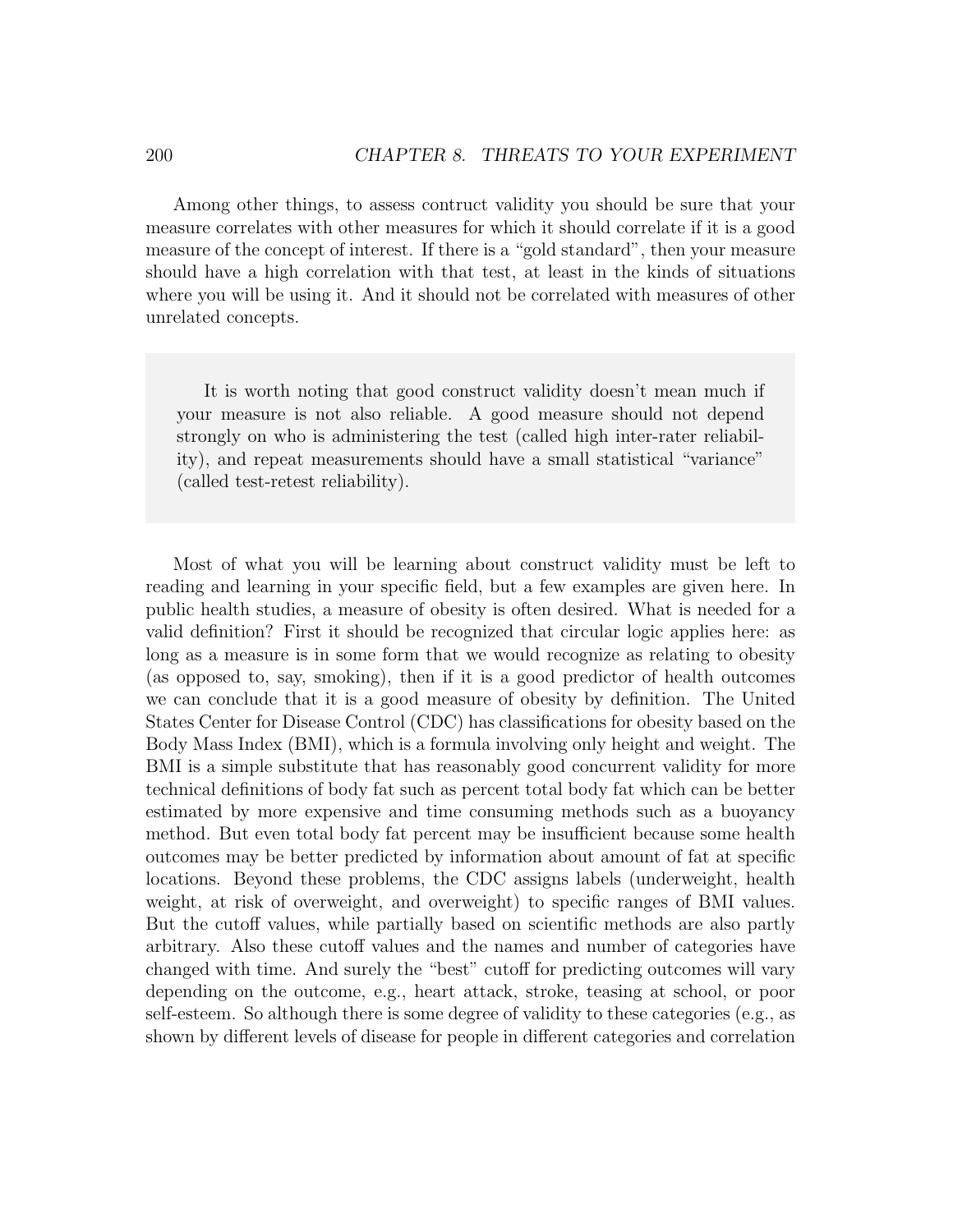with buoyancy tests) there is also some controversy about the construct validity.

Is the Stanford-Binet "IQ" test a good measure of "intelligence"? Many gallons of ink have gone into discussion of this topic. Low variance for individuals tested multiple times shows that the test has high test-retest validity, and as the test is self-administered and objectively scored there is no issue with inter-rater reliability. There have been numerous studies showing good correlation of IQ with various outcomes that "should" be correlated with intelligence such as future performance on various tests. In addition, "factor analysis" suggests a single underlying factor (called "G" for general intelligence). On the other hand, the test has been severely criticized for cultural and racial bias. And other critics claim there are multiple dimensions to intelligence, not just a single "intelligence" factor. In summation, the IQ test as a measure of the construct "intelligence" is considered by many researchers to have low construct validity.

Construct validity is important because it makes us think carefully whether the measures we use really stand in well for the concepts that label them.

## 8.3 External validity

External validity is synonymous with generalizability. When we perform an ideal experiment, we randomly choose subjects (in addition to randomly assigning treatment) from a population of interest. Examples of populations of interest are all college students, all reproductive aged women, all teenagers with type I diabetes, all 6 month old healthy Sprague-Dawley rats, all workplaces that use Microsoft Word, or all cities in the Northeast with populations over 50,000. If we randomly select our experimental units from the population such that each unit has the same chance (or with special statistical techniques, a fixed but unequal chance) of ending up in our experiment, then we may appropriately claim that our results apply to that population. In many experiments, we do not truly have a random sample of the population of interest. In so-called "convenience samples", e.g., "as many of my classmates as I could attract with an offer of a free slice of pizza", the population these subjects represent may be quite limited.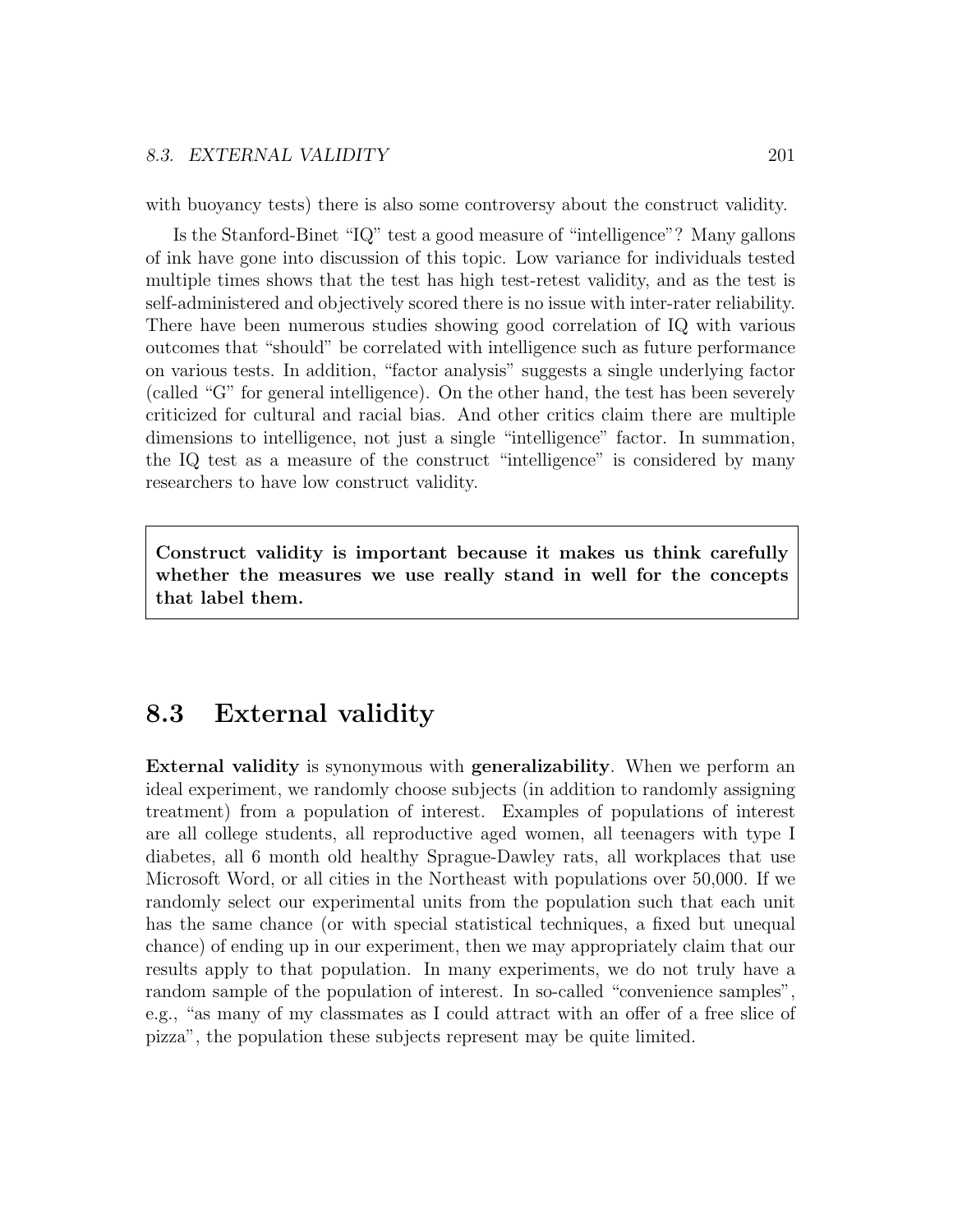After you complete your experiment, you will need to write a discussion of your conclusions, and one of the key features of that discussion is your set of claims about external validity. First, you need to consider what population your experimental units truly represent. In the pizza example, your subjects may represent Humanities upperclassmen at top northeastern universities who like free food and don't mind participating in experiments. Next you will want to use your judgment (and powers of persuasion) to consider ever expanding "spheres" of subjects who might be similar to your subjects. For example, you could widen the population to all northeastern students, then to all US students, then to all US young adults, etc. Finally you need to use your background knowledge and judgment to make your best arguments whether or not (or to what degree) you expect your findings to apply to these larger populations. If you cannot justify enlarging your population, then your study is likely to have little impact on scientific knowledge. If you enlarge too much, you may be severely criticized for over-generalization.

Three special forms of non-generalizability (poor external validity) are worth more discussion. First is non-participation. If you randomly select subjects, e.g., through phone records, or college e-mail, then some subjects may decline to participate. You should always consider the very real possibility that the decliners are different in one or more ways from the participators, and thus your results do not really apply to the population of interest.

A second problem is dropout, which is when subject who start a study do not complete it. Dropout can affect both internal and external validity, but the simplest form affecting external validity is when subjects who are too busy or less committed drop out only because of the length or burden of the experiment rather than in some way related to response to treatment. This type of dropout reduces the population to which generalization can be made, and in experiments such as those studying the effects of ongoing behavioral therapy on adjustment to a chronic disease, this can be a critical blow to external validity.

The third special form of non-generalizability relates to the terms efficacy and effectiveness in the medical literature. Here the generalizability refers to the environment and the details of treatment application rather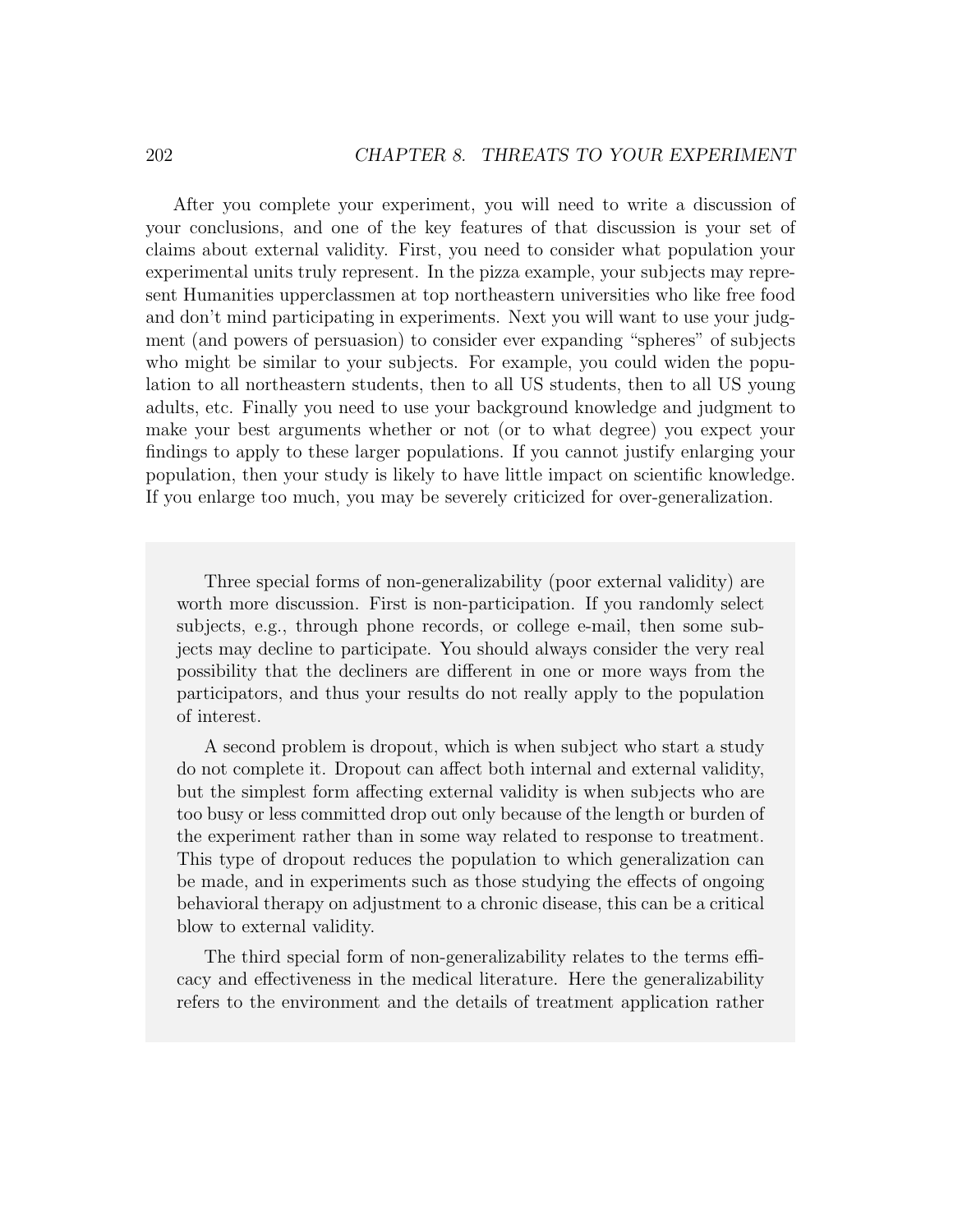than the subjects. If a well-designed clinical trial is carried out under high controlled conditions in a tertiary medical center, and finds that drug X cures disease Y with  $80\%$  success (i.e., it has high efficacy), then we are still unsure whether we can generalize this to real clinical practice in a doctor's office (i.e, whether the treatment has high effectiveness). Even outside the medical setting, it is important to consider expanding spheres of environmental and treatment application variability.

External validity (generalizability) relates to the breadth of the population we have sampled and how well we can justify extending our results to an even broader population.

### 8.4 Maintaining Type 1 error

Type 1 error is related to the statistical concept that in the real world of natural variability we cannot be certain about our conclusions from an experiment. A Type 1 error is a claim that a treatment is effective, i.e., we decide to reject the null hypothesis, when that claim is actually false, i.e. the null hypothesis really is true. Obviously in any single real situation, we cannot know whether or not we have made a Type 1 error: if we knew the absolute truth, we would not make the error. Equally obvious after a little thought is the idea that we cannot be making a Type 1 error when we decide to retain the null hypothesis.

As explained in more detail in several other chapters, statistical inference is the process of making appropriately qualified claims in the face of uncertainty. Type 1 error deals with the probabilistic validity of those claims. When we make a statement such as "we reject the hypothesis that the mean outcome is the same for both the placebo and the active treatments with alpha equal to 0.05" we are claiming that the procedure we used to arrive at our conclusion only leads to false positive conclusions 5% of the time when the truth happens to be that there is no difference in the effect of treatment on outcome. This is not at all the same as the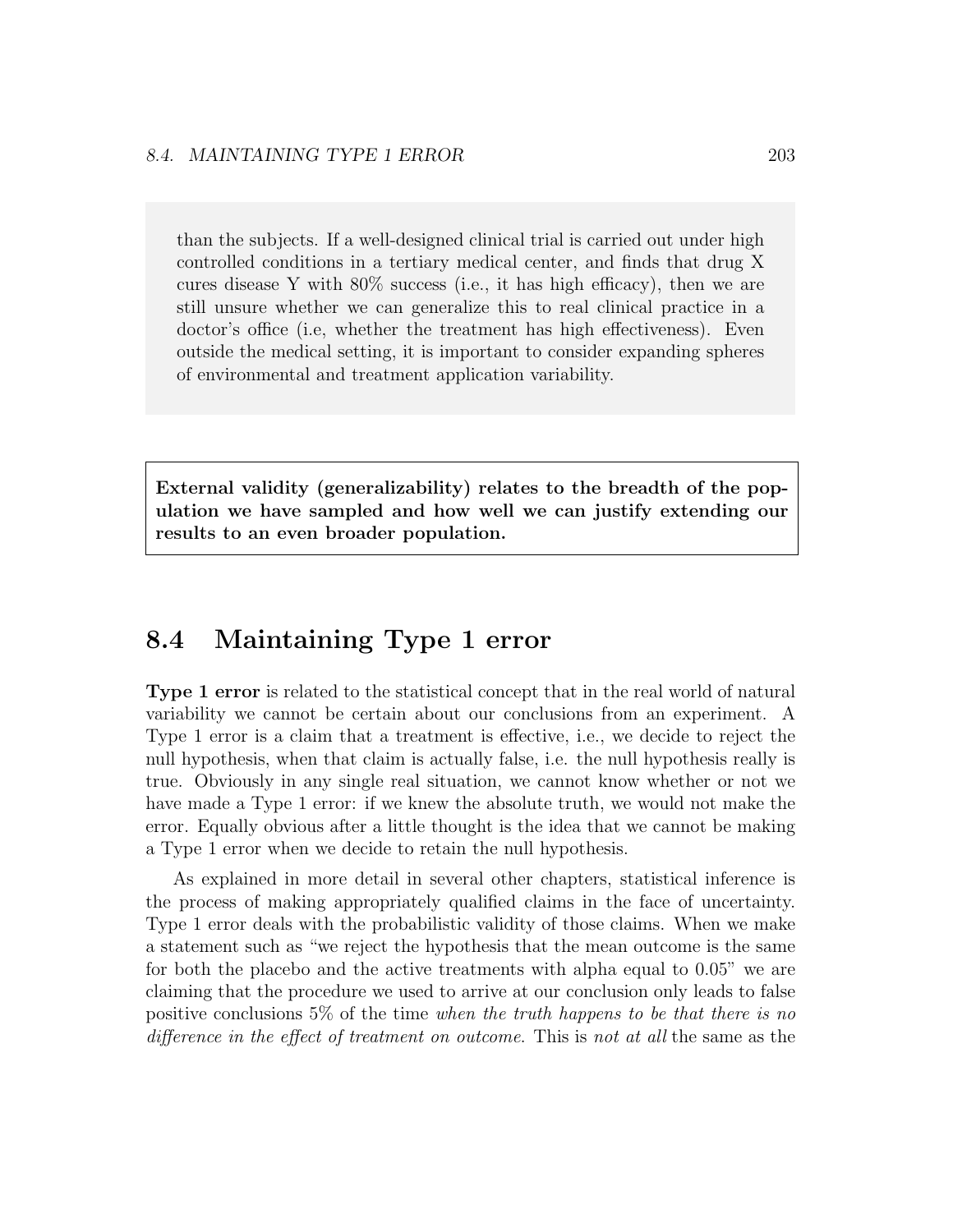claim that there is only a 5% chance that any "reject the null hypothesis decision" will be the wrong decision! Another example of a statistical statement is "we are 95% confident that the true difference in mean outcome between the placebo and active treatments is between 6.5 and 8.7 seconds". Again, the exact meaning of this statement is a bit tricky, but understanding that is not critical for the current discussion (but see 6.2.7 for more details).

Due to the inherent uncertainties of nature we can never make definite, unqualified claims from our experiments. The best we can do is set certain limits on how often we will make certain false claims (but see the next section, on power, too). The conventional (but not logically necessary) limit on the rate of false positive results out of all experiments in which the null hypothesis really is true is 5%. The terms Type 1 error, false positive rate, and "alpha"  $(\alpha)$  are basically synonyms for this limit.

Maintaining Type 1 error means doing all we can to assure that the false positive rate really is set to whatever nominal level (usually 5%) we have chosen. This will be discussed much more fully in future chapters, but it basically involves choosing an appropriate statistical procedure and assuring that the assumptions of our chosen procedure are reasonably met. Part of the latter is verifying that we have chosen an appropriate model for our data (see section 6.2.2).

A special case of not maintaining Type 1 error is "data snooping". E.g., if you perform many different analyses of your data, each with a nominal Type 1 error rate of 5%, and then report just the one(s) with p-values less than 0.05, you are only fooling yourself and others if you think you have appropriately analyzed your experiment. As seen in the Section 13.3, this approach to data analysis results in a much larger chance of making false conclusions.

Using models with broken assumptions and/or data snooping tend to result in an increased chance of making false claims in the presence of ineffective treatments.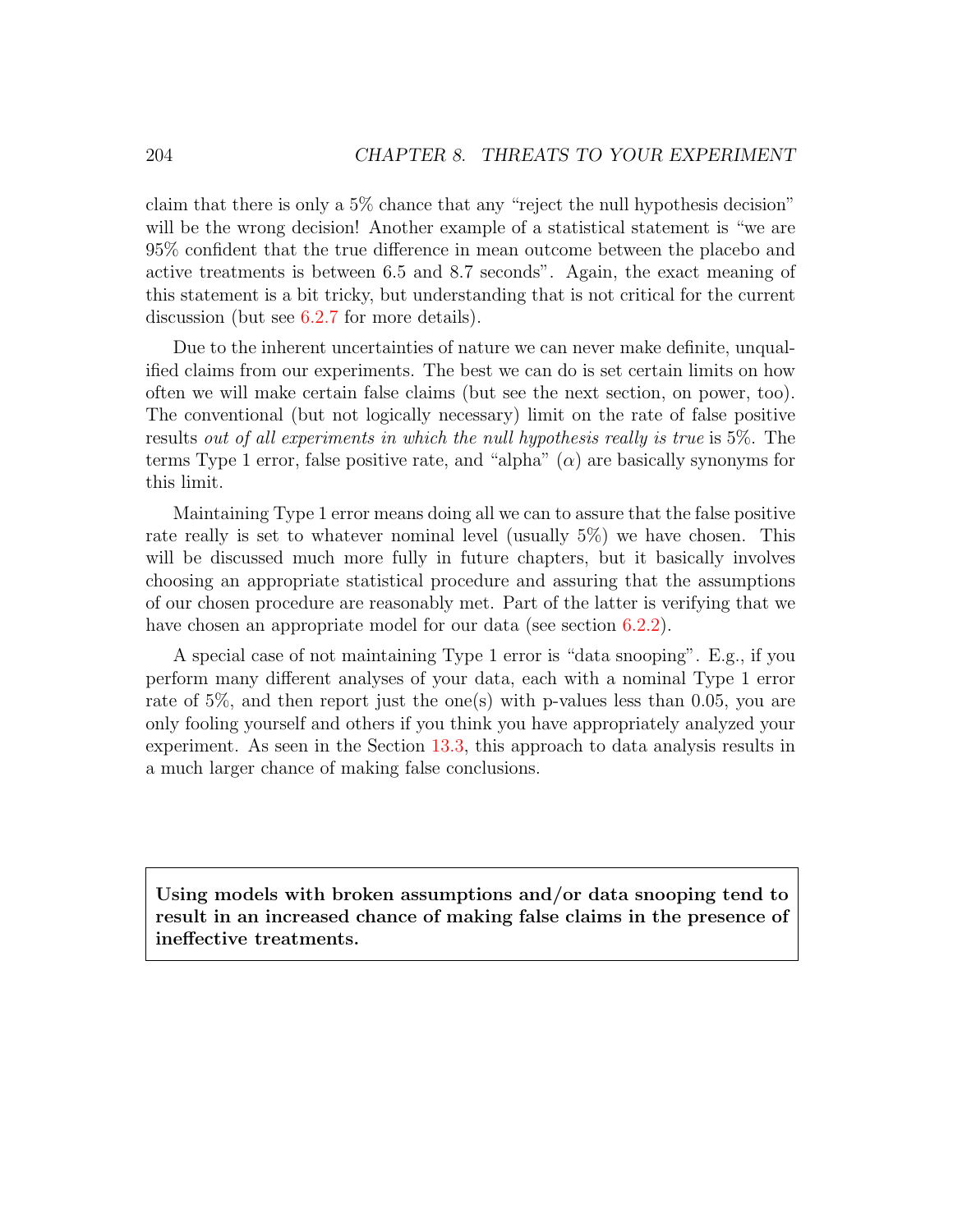#### 8.5 Power

The power of an experiment refers to the probability that we will correctly conclude that the treatment caused a change in the outcome. If some particular true non-zero difference in outcomes is caused by the active treatment, and you have low power to detect that difference, you will probably make a Type 2 error (have a "false negative" result) in which you conclude that the treatment was ineffective, when it really was effective. The Type 2 error rate, often called "beta"  $(\beta)$ , is the fraction of the time that a conclusion of "no effect" will be made (over repeated similar experiments) when some true non-zero effect is really present. The power is equal to  $1 - \beta$ .

Before the experiment is performed, you have some control over the power of your experiment, so you should estimate the power for various reasonable effect sizes and, whenever possible, adjust your experiment to achieve reasonable power (e.g., at least  $80\%$ ). If you perform an experiment with low power, you are just wasting time and money! See Chapter 12 for details on how to calculate and increase the power of an experiment.

The power of a planned experiment is the chance of getting a statistically significant result when a particular real treatment effect exists. Studying sufficient numbers of subjects is the most well known way to assure sufficient power.

In addition to sample size, the main (partially) controllable experimental characteristic that affects power is variability. If you can reduce variability, you can increase power. Therefore it is worthwhile to have a mnemonic device for helping you categorize and think about the **sources of variation**. One reasonable categorization is this:

- Measurement
- Environmental
- Treatment application
- Subject-to-subject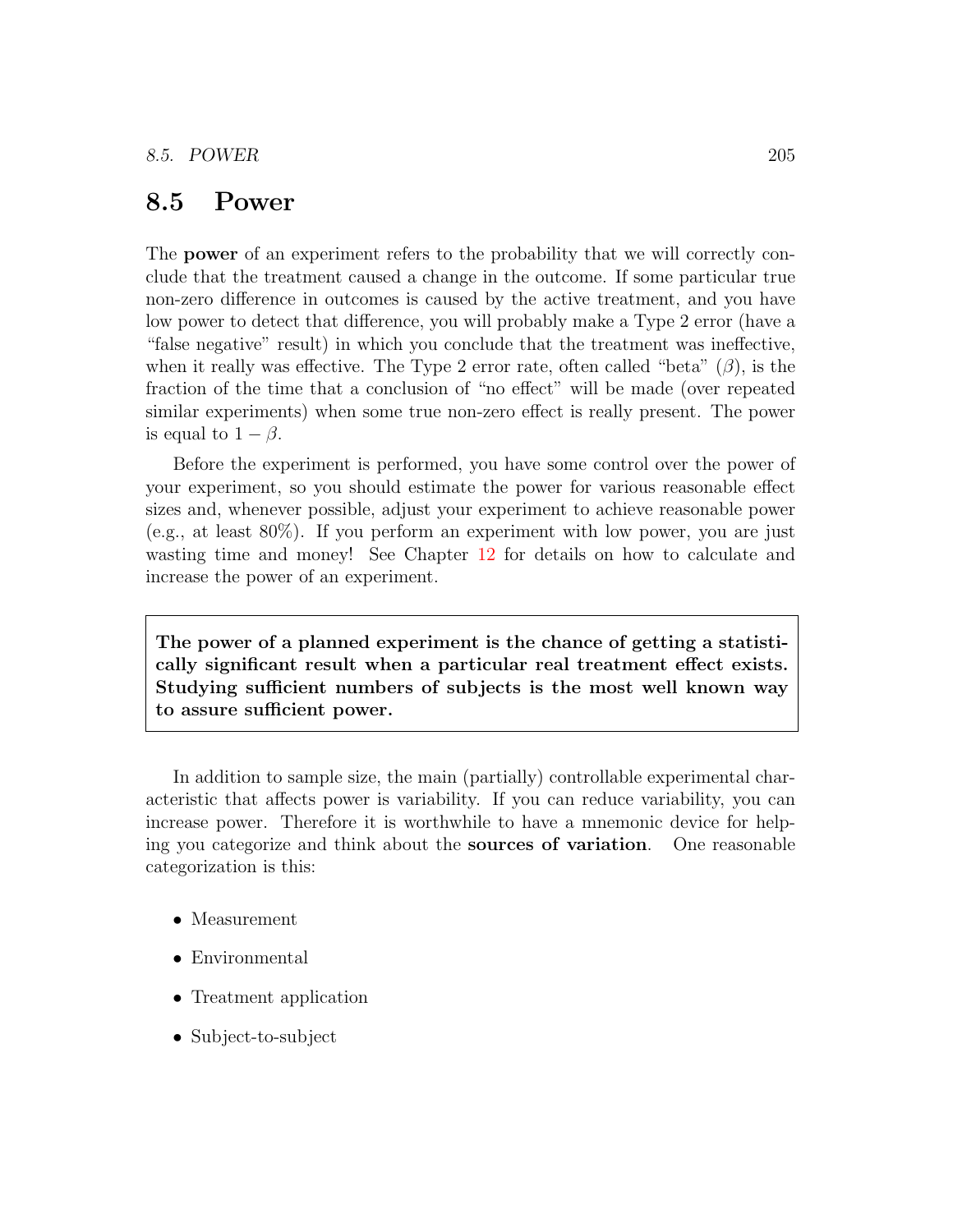(If you are a New York baseball fan, you can remember the acronym METS.) It is not at all important to "correctly categorize" a particular source of variation. What is important is to be able to generate a list of the sources of variation in your (or someone else's) experiment so that you can think about whether you are able (and willing) to reduce each source of variation in order to improve the power of your experiment.

Measurement variation refers to differences in repeat measurement values when they should be the same. (Sometimes repeat measurements should change, for example the diameter of a balloon with a small hole in it in an experiment of air leakage.) Measurement variability is usually quantified as the standard deviation of many measurements of the same thing. The term **precision** applies here, though technically precision is 1/variance. So a high precision implies a low variance (and thus standard deviation). It is worth knowing that a simple and usually a cheap way to improve measurement precision is to make repeated measurements and take the mean; this mean is less variable than an individual measurement. Another inexpensive way to improve precision, which should almost always be used, is to have good explicit procedures for making the measurement and good training and practice for whoever is making the measurements. Other than possibly increased cost and/or experimenter time, there is no down-side to improving measurement precision, so it is an excellent way to improve power.

Controlling environmental variation is another way to reduce the variability of measurements, and thus increase power. For each experiment you should consider what aspects of the environment (broadly defined) can and should be controlled (fixed or reduced in variation) to reduce variation in the outcome measurement. For example, if we want to look at the effects of a hormone treatment on rat weight gain, controlling the diet, the amount of exercise, and the amount of social interaction (such as fighting) will reduce the variation of the final weight measurements, making any differences in weight gain due to the hormone easier to see. Other examples of environmental sources of variation include temperature, humidity, background noise, lighting conditions, etc. As opposed to reducing measurement variation, there is often a down-side to reducing environmental variation. There is usually a trade-off between reducing environmental variation which increases power but may reduce external validity (see above).

The trade-off between power and external validity also applies to treatment application variation. While some people include this in environmental variation, I think it is worth separating out because otherwise many people forget that it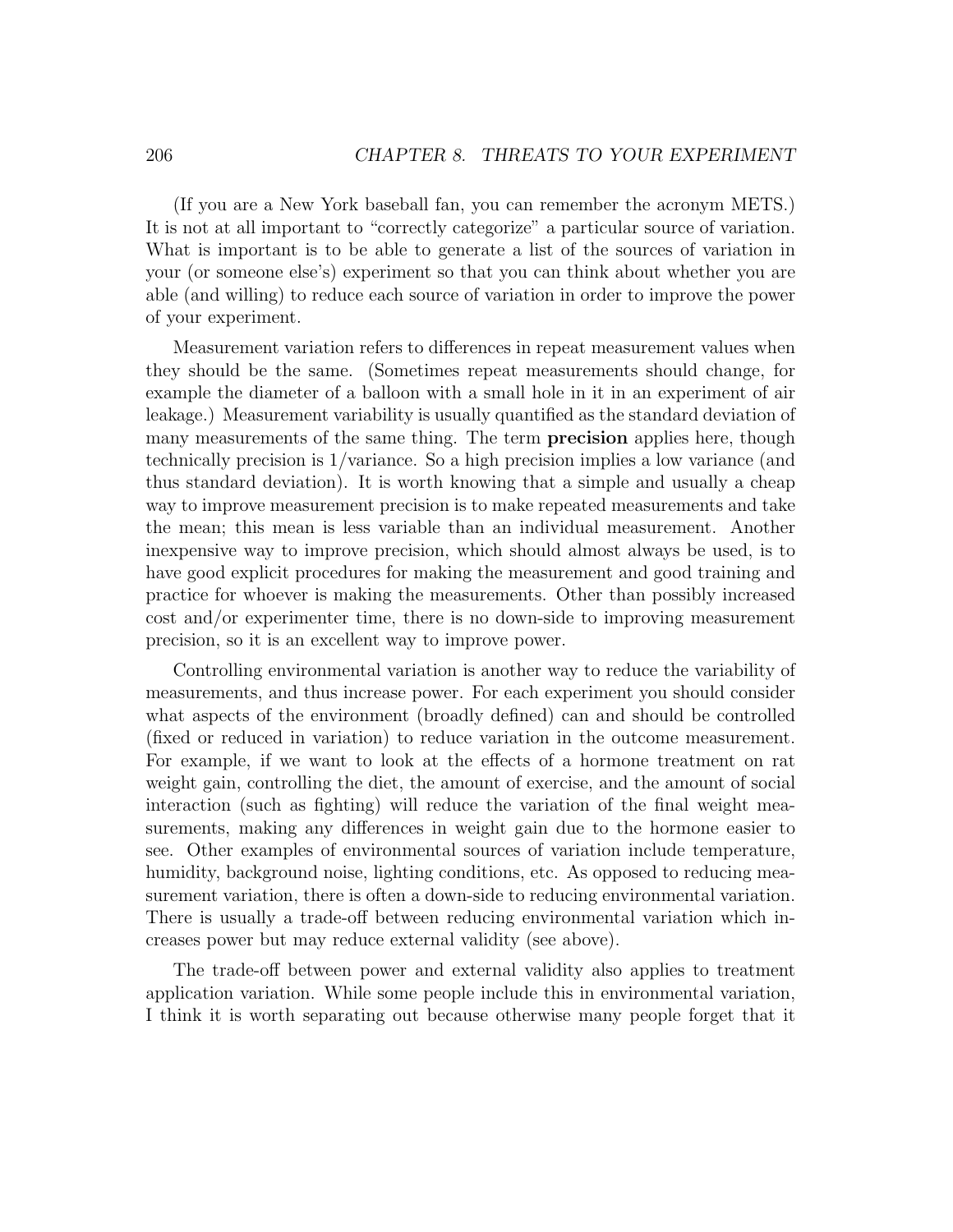#### 8.5. POWER 207

is something that can be controlled in their experiment. Treatment application variability is differences in the quality or quantity of treatment among subjects assigned to the same (nominal) treatment. A simple example is when one treatment group gets, say 100 mg of a drug. If two drug manufacturers have different production quality such that all of the pills from the first manufacturer have a mean of 100 mg and s.d. of 5 mg, while the second has a mean of 100 mg and s.d. of 20 mg, the increased variability of the second manufacturer will result in decreased power to detect any true differences between the 100 mg dose and any other doses studied. For treatments like "behavioral therapy" decreasing variability is done by standardizing the number of sessions and having good procedures and training. On the other hand there may be a concern that too much control of variation in a treatment like behavioral therapy might make the experiment unrealistic (reduce external validity).

Finally there is subject-to-subject variability. Remember that ideally we choose a population from which we draw our participants for our study (as opposed to using a "convenience sample"). If we choose a broad population like "all Americans" there is a lot of variability in age, gender, height, weight, intelligence, diet, etc. some of which are likely to affect our outcome (or even the difference in outcome between the treatment groups). If we choose to limit our study population for one or several of these traits, we reduce variability in the outcome measurement (for each treatment group) and improve power, but always at the expense of generalizability. As in the case of environmental and treatment application variability, you should make an intelligent, informed decision about trade-offs between power and generalizability in terms of choosing your study population.

For subject-to-subject variation there is a special way to improve power without reducing generalizability. This is the use of a **within-subjects design**, in which each subject receives two or more treatments. This is often an excellent way to improve power, although it is not applicable in all cases. See chapter 14 for more details. Remember that you must change your analysis procedures to ones which do not assume independent errors if you choose a within-subjects design.

Using the language of section 3.6, it is useful to think of all measurements as being conditional on whatever environmental and treatment variables we choose to fix, and marginal over those that we let vary.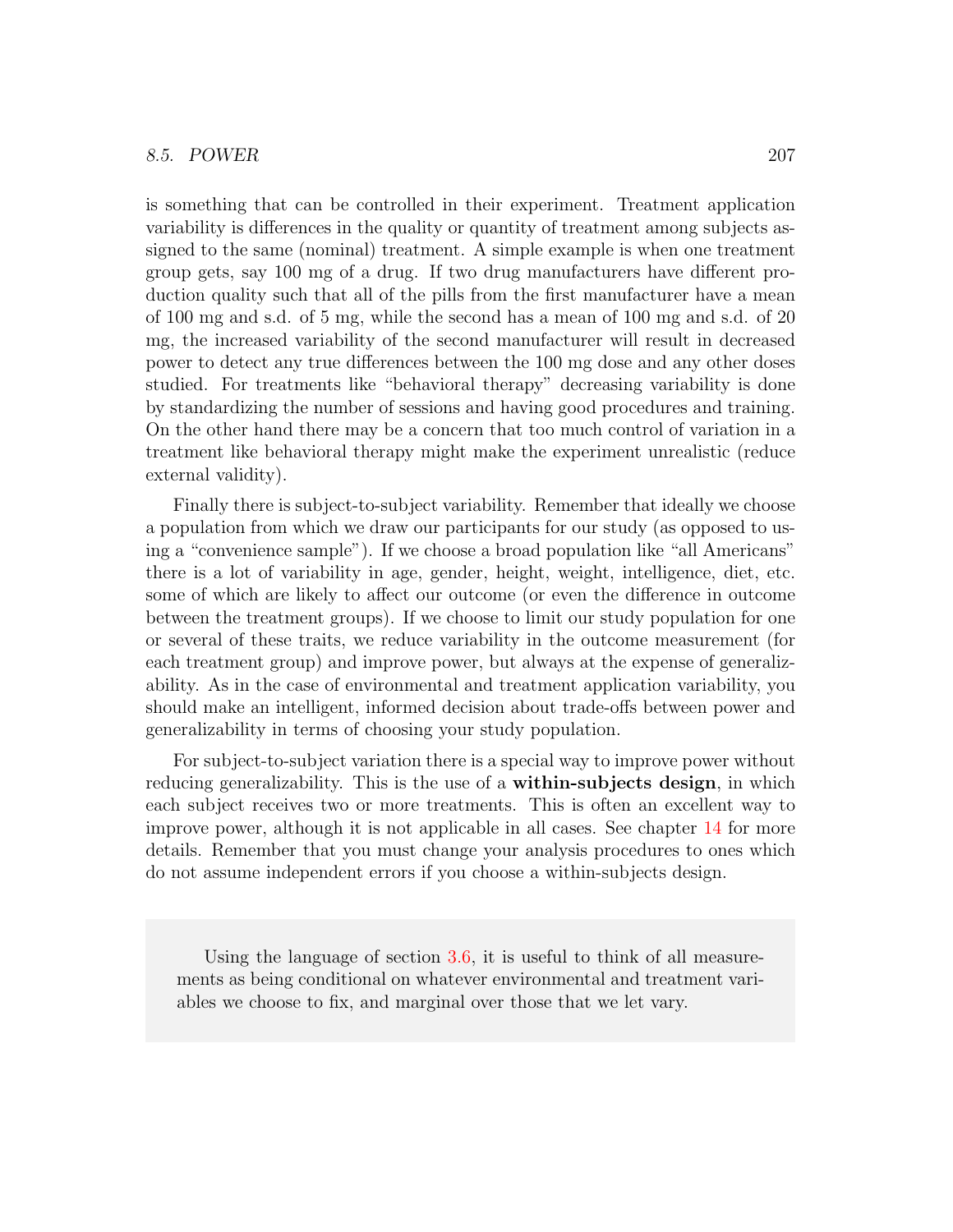Reducing variability improves power. In some circumstances this may be at the expense of decreased generalizability. Reducing measurement error and/or use of within-subjects designs usually improve power without sacrificing generalizability.

The strength of your treatments (actually the difference in true outcomes between treatments) strongly affects power. Be sure that you are not studying very weak treatments, e.g., the effects of one ounce of beer on driving skills, or 1 microgram of vitamin C on catching colds, or one treatment session on depression severity.

Increasing treatment strength increases power.

Another way to improve power without reducing generalizability is to employ blocking. Blocking involves using subject matter knowledge to select one or more factors whose effects are not of primary importance, but whose levels define more homogeneous groups called "blocks". In an ANOVA, for example, the block will be an additional factor beyond the primary treatment of interest, and inclusion of the block factor tends to improve power if the blocks are markedly more homogeneous than the whole. If the variability of the outcome (for each treatment group) is smaller than the variability ignoring the factor, then a good blocking factor was chosen. But because a wide variety of subjects with various levels of the blocking variable are all included in the study, generalizability is not sacrificed.

Examples of blocking factors include field in an agricultural experiment, age in many performance studies, and disease severity in medical studies. Blocking usually is performed when it is assumed that there is no differential effect of treatment across the blocks, i.e., no interaction (see Section 10.2). Ignoring an interaction when one is present tends to lead to misleading results, due to an incorrect structural model. Also, if there is an interaction between treatment and blocks, that usually becomes of primary interest.

A natural extension of blocking is some form of more complicated model with multiple **control variables** explicitly included in an appropriate mathematical form in the structural model. Continuous control variables are also called covariates.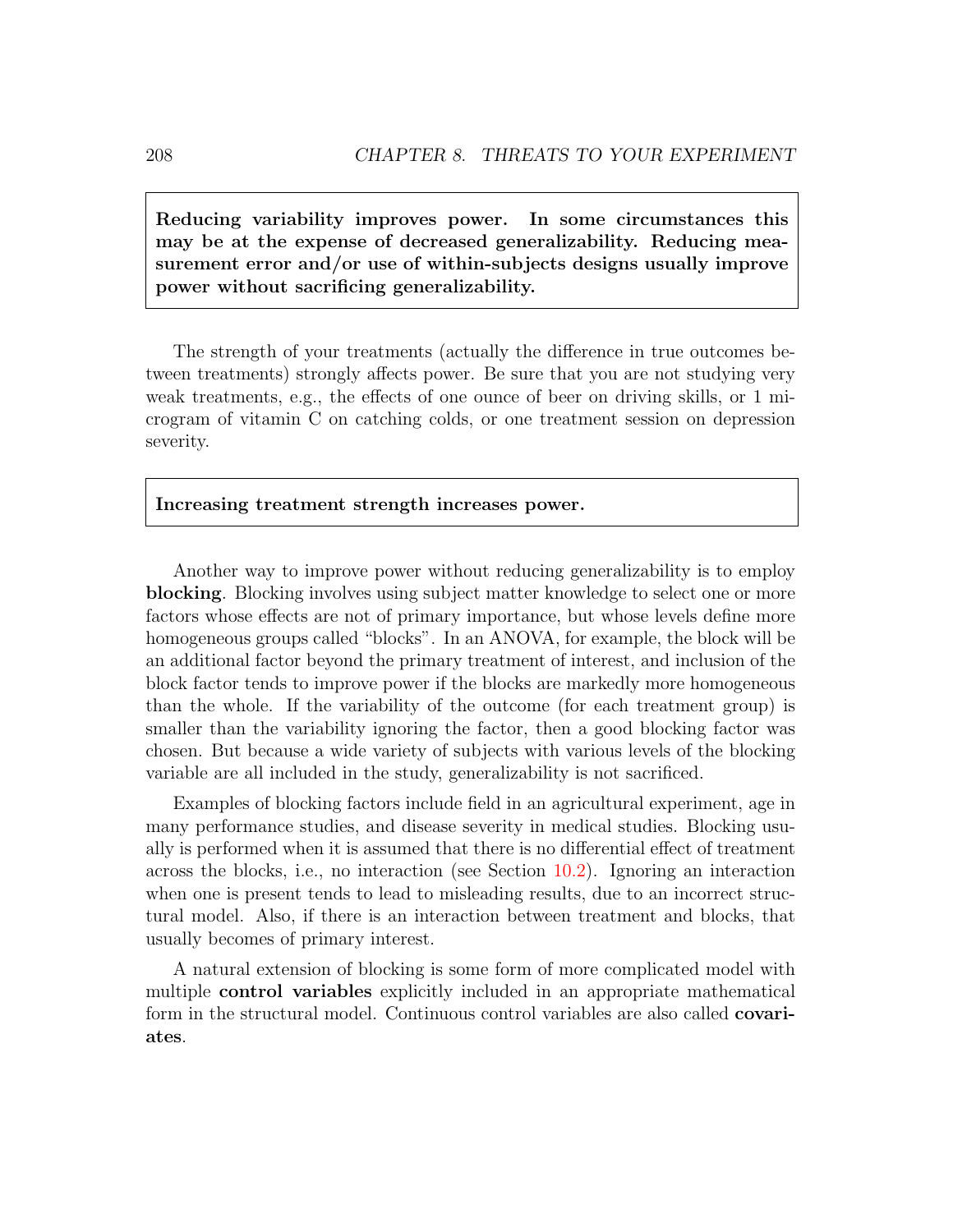#### 8.6. MISSING EXPLANATORY VARIABLES 209

|                                        | <b>Small Stones</b> |  | Large Stones |  | Combined              |  |
|----------------------------------------|---------------------|--|--------------|--|-----------------------|--|
| Treatment A $\parallel$ 81/87          |                     |  |              |  |                       |  |
| Treatment B    234/270   0.87    55/80 |                     |  |              |  | 0.69   289/350   0.83 |  |

Table 8.1: Simpson's paradox in medicine

Blocking and use of control variables are good ways to improve power without sacrificing generalizability.

## 8.6 Missing explanatory variables

Another threat to your experiment is not including important explanatory variables. For example, if the effect of a treatment is to raise the mean outcome in males and lower it in females, then not including gender as an explanatory variable (including its interaction with treatment) will give misleading results. (See chapters 10 and 11 for more on interaction.) In other cases, where there is no interaction, ignoring important explanatory variables decreases power rather than directly causing misleading results.

An extreme case of a missing variable is Simpson's paradox. Described by Edward H. Simpson and others, this term describes the situation where the observed effect is in opposite directions for all subjects as a single group (defined based on a variable other than treatment) vs. separately for each group. It only occurs when the fraction of subjects in each group differs markedly between the treatment groups. A nice medical example comes comes from the 1986 article Comparison of treatment of renal calculi by operative surgery, percutaneous nephrolithotomy, and extracorporeal shock wave lithotripsy by C. R. Chang, et al. (Br Med J 292 (6524): 879-882) as shown in table 8.1.

The data show the number of successes divided by the number of times the treatment was tried for two treatments for gall stones. The "paradox" is that for "all stones" (combined) Treatment B is the better treatment (has a higher success rate). but if the patients gall stones are classified as either "small" or "large", then Treatment A is better. There is nothing artificial about this example; it is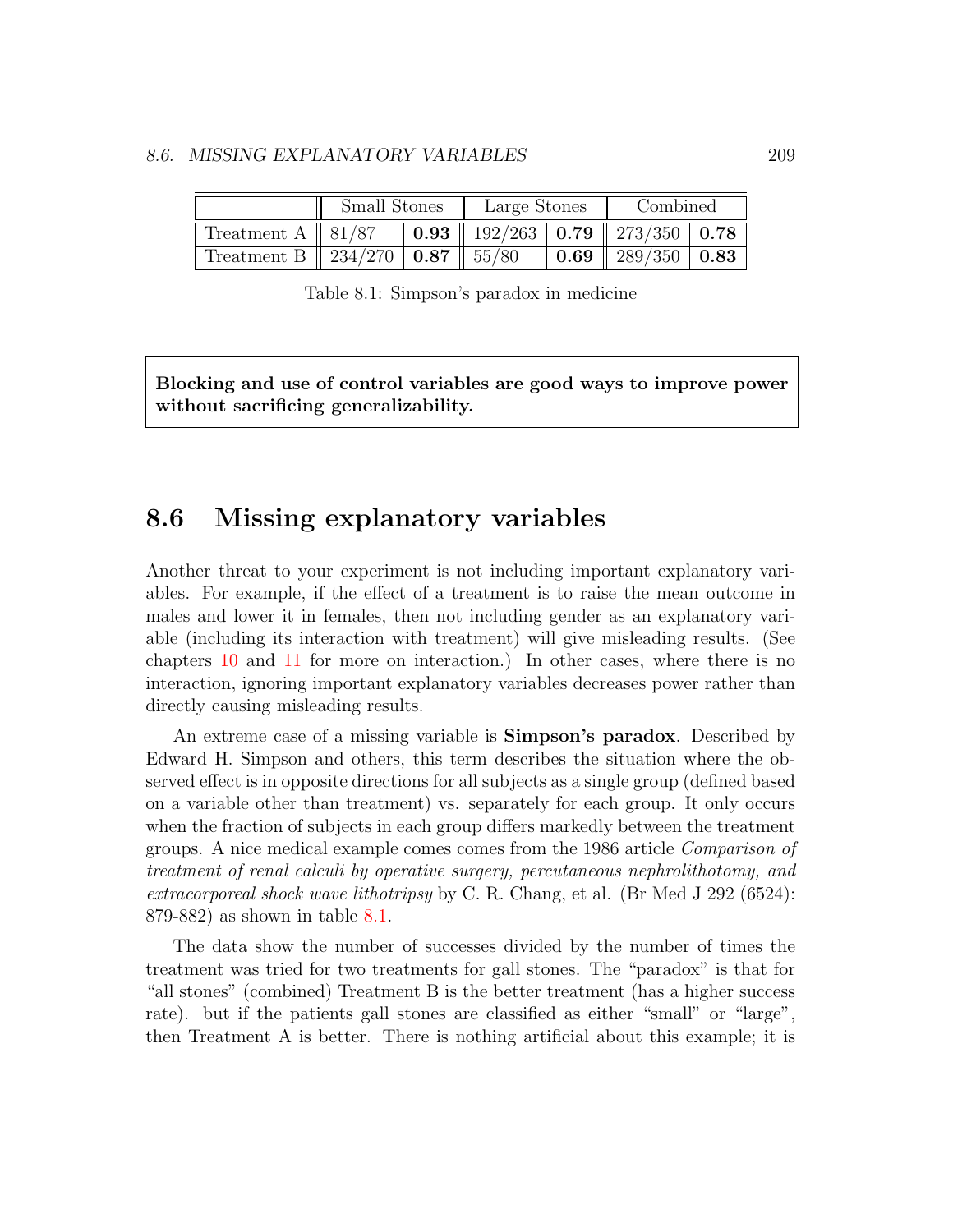based on the actual data. And there is really nothing "statistical" going on (in terms of randomness); we are just looking at the definition of "success rate". If stone size is omitted as an explanatory variable, then Treatment B looks to be the better treatment, but for each stone size Treatment A was the better treatment. Which treatment would you choose? If you have small stones or if you have large stones (the only two kinds), you should choose treatment A. Dropping the important explanatory variable gives a misleading ("marginal") effect, when the "conditional" effect is more relevant. Ignoring the confounding (also called lurking) variable "stone size" leads to misinterpretation.

It's worth mentioning that we can go too far in including explanatory variables. This is both in terms of the "multiple comparisons" problem and something called "variance vs.bias trade-off". The former artificially raises our Type 1 error if uncorrected, or lowers our power if corrected. The latter, in this context, can be considered to lower power when too many relatively unimportant explanatory variables are included.

Missing explanatory variables can decrease power and/or cause misleading results.

## 8.7 Practicality and cost

Many attempts to improve an experiment are limited by cost and practicality. Finding ways to reduce threats to your experiment that are practical and costeffective is an important part of experimental design. In addition, experimental science is usually guided by the KISS principle, which stands for Keep It Simple, Stupid. Many an experiment has been ruined because it was too complex to be carried out without confusion and mistakes.

#### 8.8 Threat summary

After you have completed and reported your experiment, your critics may complain that some confounding factors may have destroyed the internal validity of your experiment; that your experiment does not really tell us about the real world concepts